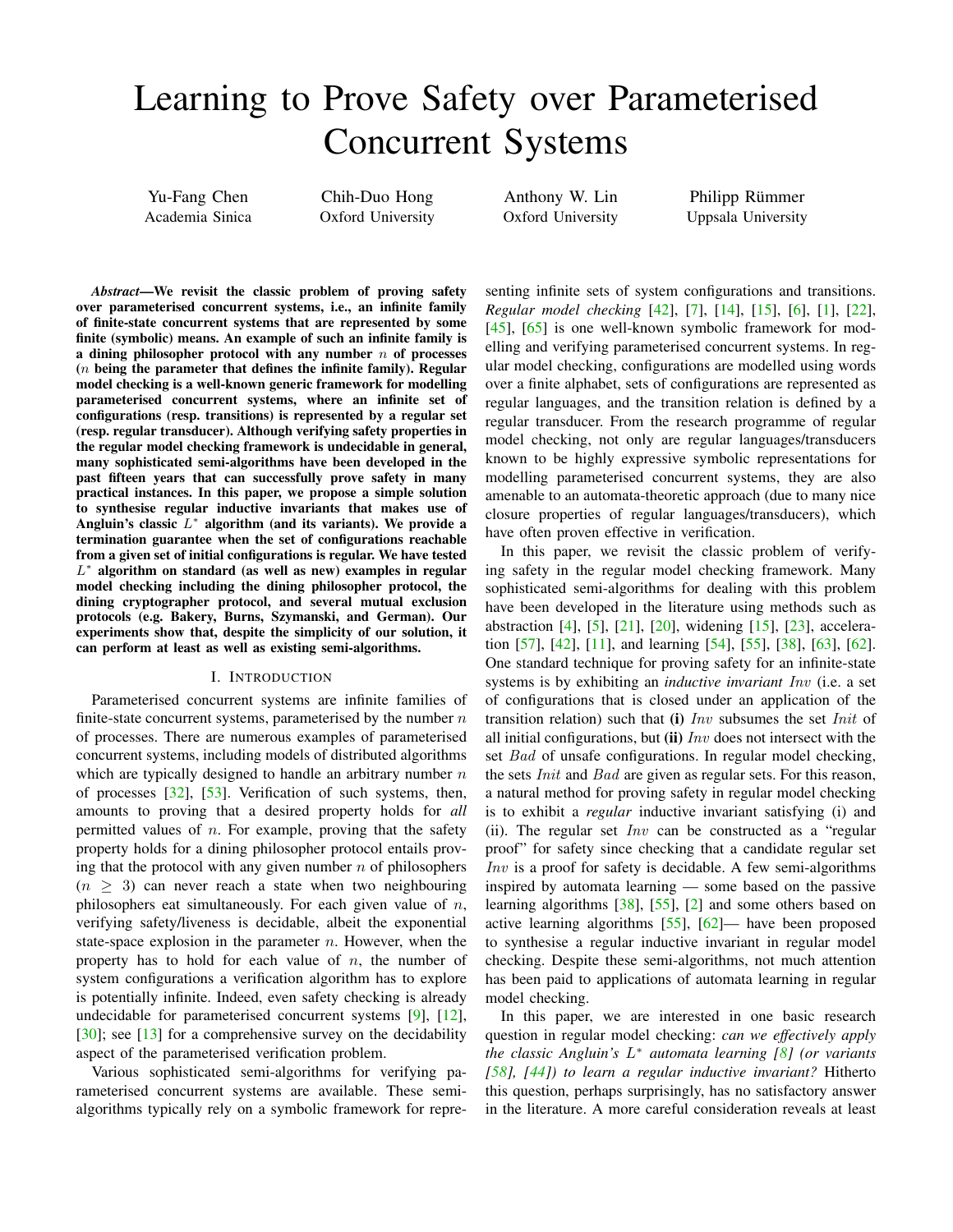two problems. Firstly, membership queries (i.e. is a word  $w$ reachable from  $Init$ ?) may be asked by the  $L^*$  algorithm, which amounts to checking reachability in an infinite-state system, which is undecidable in general. This problem was already noted in  $[54]$ ,  $[55]$ ,  $[62]$ ,  $[63]$ . Secondly, a regular inductive invariant satisfying (i) and (ii) might not be unique, and so strictly speaking we are not dealing with a well-defined learning problem. More precisely, consider the question of *what the teacher should answer when the learner asks whether* v *is in the desired invariant, but* v *turns out not to be reachable from Init?* Discarding v might not be a good idea, since this could force the learning algorithm to look for a *minimal* (in the sense of set inclusion) inductive invariant, which might not be regular. Similarly, let us consider what the teacher should answer in the case when we found a pair  $(v, w)$  of configurations such that (1) v is in the candidate  $Inv, (2)$  $w \notin Inv$ , and (3) there is a transition from v to w. In the ICE-learning framework [\[35\]](#page-7-15), [\[34\]](#page-7-16), [\[54\]](#page-7-8), the pair  $(v, w)$  is called an *implication counterexample*. To satisfy the inductive invariant constraint, the teacher may respond that  $w$  should be added to  $Inv$ , or that v should be removed from  $Inv$ . Some works in the literature have proposed using a three-valued logic/automaton (with "don't know" as an answer) because of the teacher's incomplete information [\[37\]](#page-7-17), [\[26\]](#page-7-18).

*a) Contribution:* In this paper, we propose a simple and practical solution to the problem of applying the classic  $L^*$ automata learning algorithm and its variants to synthesise a regular inductive invariant in regular model checking. To deal with the first problem mentioned in the previous paragraph, we propose to restrict to *length-preserving* regular transducers. In theory, length-preservation is not a restriction for safety analysis, since it just implies that each instance of the considered parameterised system is operating on bounded memory of size  $n$  (but the parameter  $n$  is unbounded). Experience shows that many practical examples in parameterised concurrent systems can be captured naturally in terms of length-preserving systems, e.g., see [\[52\]](#page-7-19), [\[7\]](#page-6-3), [\[6\]](#page-6-6), [\[42\]](#page-7-3), [\[22\]](#page-6-8), [\[57\]](#page-7-7), [\[1\]](#page-6-7). The benefit of the restriction is that the problem of membership queries is now decidable, since the set of configurations that may reach (be reachable from) any given configuration  $w$  is finite and can be solved by a standard finite-state model checker. For the second problem mentioned in the previous paragraph, we propose that a *strict teacher* be employed in  $L^*$  learning for regular inductive invariants in regular model checking. A strict teacher attempts to teach the learner the minimal inductive invariant (be it regular or not), but is satisfied when the candidate answer posed by the learner is an inductive invariant satisfying (i) and (ii) without being minimal. [In this sense, perhaps a more appropriate term is a *strict but generous teacher*, who tries to let a student pass a final exam whenever possible.] For this reason, when the learner asks whether  $w$  is in the desired inductive invariant, the teacher will reply NO if  $w$  is not reachable from *Init*. The same goes with an implication counterexample  $(v, w)$  such that the teacher will say that an unreachable  $v$  is not in the desired inductive invariant.

We have implemented the learning-based approach in a

prototype tool with an interface to the libalf library, which includes the  $L^*$  algorithm and its variants. Despite the simplicity of our solution, it (perhaps surprisingly) works extremely well in practice, as our experiments suggest. We have taken numerous standard examples from regular model checking, including cache coherence protocols (German's Protocol), selfstabilising protocols (Israeli-Jalfon's Protocol and Herman's Protocol), synchronisation protocols (Lehmann-Rabin's Dining Philosopher Protocol), secure multi-party computation protocols (Dining Cryptographers Protocol [\[25\]](#page-7-20)), and mutual exclusion protocols (Szymanski's Protocol, Burn's Protocol, Dijkstra's Protocol, Lamport's bakery algorithm, and Resource-Allocator Protocol). We show that  $L^*$  algorithm can perform at least as well as (and, in fact, often outperform) existing semialgorithms. We compared the performance of our algorithm with well-known and established techniques such as SATbased learning [\[55\]](#page-7-9), [\[54\]](#page-7-8), [\[51\]](#page-7-21), [\[52\]](#page-7-19), abstract regular model checking (ARMC), which is based on abstraction-refinement using predicate abstractions and finite-length abstractions [\[20\]](#page-6-12),  $[21]$ , and  $T(O)RMC$ , which is based on extrapolation (a widening technique)  $[16]$ . Our experiments show that, despite the simplicity of our solution, it can perform at least as well as existing semi-algorithms.

*b) Related Work:* The work of Vardhan *et al.* [\[63\]](#page-7-11), [\[62\]](#page-7-12) applies  $L^*$  learning to infinite-state systems and, amongst other, regular model checking. The learning algorithm attempts to learn an inductive invariant enriched with "distance" information, which is one way to make membership queries (i.e. reachability for general infinite-state systems) decidable. This often makes the resulting set not regular, even if the set of reachable configurations is regular, in which case our algorithm is guaranteed to terminate (recall our algorithm is only learning a regular invariant without distance information). Conversely, when an inductive invariant enriched with distance information is regular, so is the projection that omits the distance information. Unfortunately, neither their tool Lever [\[63\]](#page-7-11), nor the models used in their experiments are available, so that we cannot make a direct comparison to our approach. A learning algorithm allowing incomplete information [\[37\]](#page-7-17) has been applied in [\[55\]](#page-7-9) for inferring inductive invariants of regular model checking. Although the learning algorithm in [\[37\]](#page-7-17) uses the same data structure as the standard  $L^*$ algorithm, it is essentially a SAT-based learning algorithm (its termination is not guaranteed by the Myhill-Nerode theorem).

Despite our results that SAT-based learning seems to be less efficient than  $L^*$  learning for synthesising regular inductive invariants in regular model checking, SAT-based learning is more general and more easily applicable when verifying other properties, e.g., liveness [\[52\]](#page-7-19), fair termination [\[48\]](#page-7-22), and safety games  $[56]$ . View abstraction  $[5]$  is a novel technique for parameterised verification. Comparing to parameterised verification based on view abstraction, our framework (i.e. general regular model checking framework with transducers) provides a more expressive modelling language that is required in specifying protocols with near-neighbour communication (e.g. Dining Cryptographers and Dining Philosophers).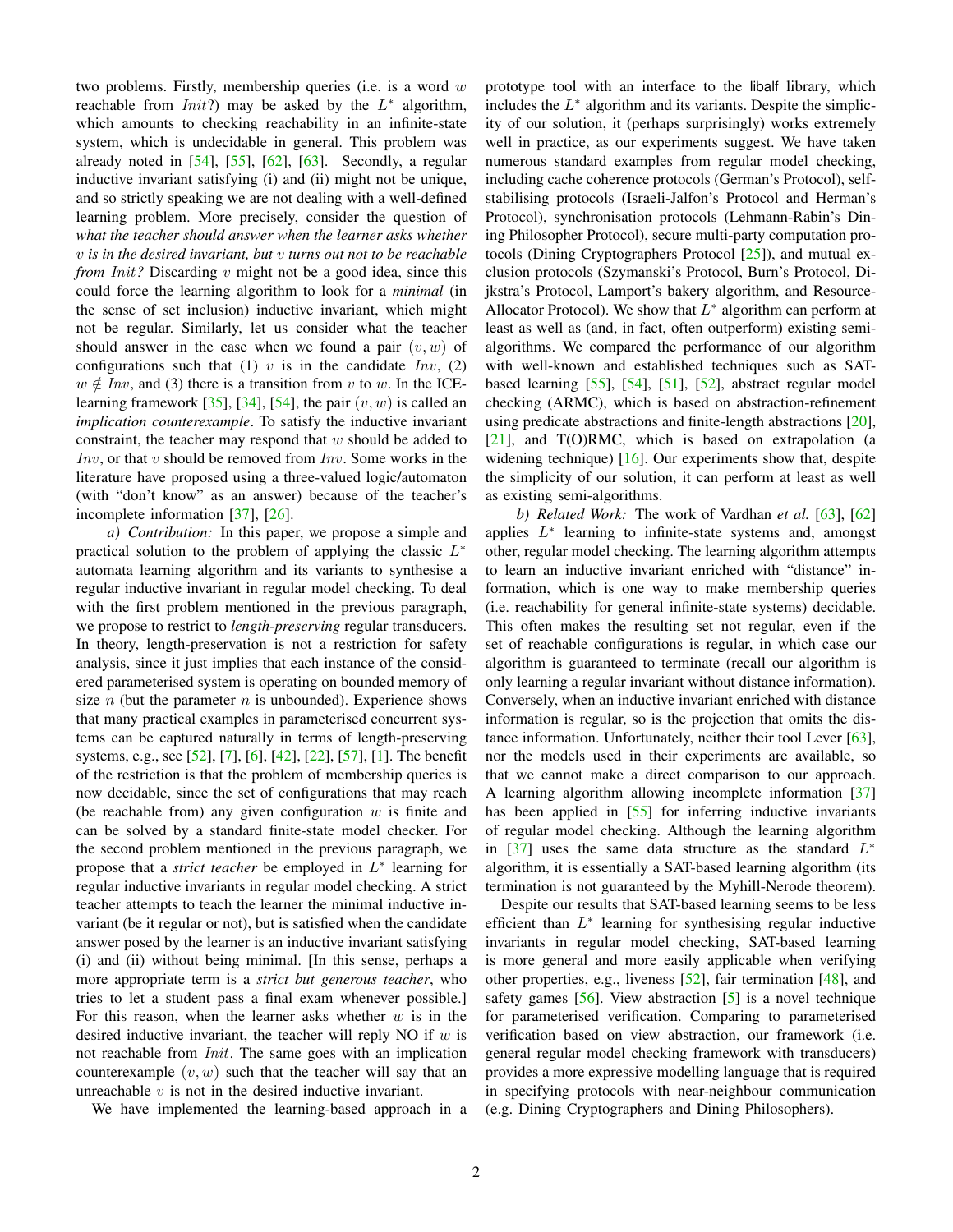When preparing the final version, we found that a very similar algorithm had already appeared in Vardhan's thesis [\[61,](#page-7-24) Section 6] from 2006; in particular, including the trick to make a membership query (i.e. point-to-point reachability) decidable by bounding the space of the transducers. The research presented here was conducted independently, and considers several aspects that were not yet present in [\[61\]](#page-7-24), including experimental results on systems that are not counter systems (parameterised concurrent systems with topologies), and heuristics like the use of shortest counterexamples and caching. We cannot compare our implementation in detail with the one from  $[61]$ , since the latter tool is not publicly available.

*c) Organisation:* The notations are defined in Section [II.](#page-2-0) A brief introduction to regular model checking and automata learning is given in Section  $III$  and Section [IV,](#page-3-0) respectively. The learning-based algorithm is provided in Section [V.](#page-4-0) The result of the experiments is in Section [VI.](#page-5-0)

#### II. PRELIMINARIES

<span id="page-2-0"></span>*d) General Notations:* Let Σ be a finite set of symbols called *alphabet*. A word over  $\Sigma$  is a finite sequence of symbols of  $\Sigma$ . We use  $\lambda$  to represent an empty word. For a set  $I \subseteq \Sigma^*$ and a relation  $T \subseteq \Sigma^* \times \Sigma^*$ , we define  $T(I)$  to be the postimage of I under T, i.e.,  $T(I) = \{y \mid \exists x. \ x \in I \land (x, y) \in T\}.$ Let  $id = \{(x, x) \mid x \in \Sigma^*\}$  be the *identity relation*. We define  $T^n$  for all  $n \in \mathbb{N}$  in the standard way by induction:  $T^0 = id$ , and  $T^k = T \circ T^{k-1}$ , where  $\circ$  denotes the *composition* of relations. Let  $T^*$  denote the transitive closure of  $T$ , i.e.,  $T^* = \bigcup_{i=1}^{\infty} T^i$ . For any two sets A and B, we use  $A \ominus B$  to denote their *symmetric difference*, i.e., the set  $A \setminus B \cup B \setminus A$ .

*e) Finite Automata and Transducer:* In this paper, automata/transducers are denoted in calligraphic fonts  $A, B, \mathcal{I}, \mathcal{T}$ to represent automata/transducers, while the corresponding languages/relations are denoted in roman fonts  $A, B, I, T$ .

A *finite automaton* (FA) is a tuple  $A = (Q, \Sigma, \delta, q_0, F)$ where Q is a finite set of states,  $\Sigma$  is an alphabet,  $\delta \subseteq Q \times$  $\Sigma \times Q$  is a transition relation,  $q_0 \in Q$  is the initial state, and  $F \subseteq Q$  is the set of final states. A *run* of A on a word  $w = a_1 a_2 a_3 \cdots a_n$  is a sequence of states  $q_0, q_1, \cdots, q_n$  such that  $(q_i, a_{i+1}, q_{i+1}) \in \delta$ . A run is *accepting* if the last state  $q_n \in F$ . A word is *accepted* by A if it has an accepting run. The *language* of A, denoted by A, is the set of word accepted by A. A language is *regular* if it can be recognised by a finite automaton. A is a *deterministic finite automaton* (DFA) if  $|\{q' \mid (q, a, q') \in \delta\}| \leq 1$  for each  $q \in Q$  and  $a \in \Sigma$ . Let  $\Sigma_{\lambda} = \Sigma \cup \{\lambda\}$ . A *(finite) transducer* is a tuple  $\mathcal{T} =$  $(Q, \Sigma_{\lambda}, \delta, q_0, F)$  where Q is a finite set of states,  $\delta \subseteq Q \times$  $\Sigma_{\lambda} \times \Sigma_{\lambda} \times Q$  is a transition relation,  $q_0 \in Q$  is the initial state, and  $F \subseteq Q$  is the set of final states. We say that  $T$  is *length-preserving* if  $\delta \subseteq Q \times \Sigma \times \Sigma \times Q$ . We define relation  $\delta^* \subseteq Q \times \Sigma^* \times \Sigma^* \times Q$  as the smallest relation satisfying (1)  $(q, \lambda, \lambda, q) \in \delta^*$  for any  $q \in Q$  and (2)  $(q_1, x, y, q_2) \in$  $\delta^* \wedge (q_2, a, b, q_3) \in \delta \implies (q_1, xa, y_0, q_3) \in \delta^*$ . The relation represented by T is the set  $\{(x, y) | (q_0, x, y, q) \in \delta^* \land q \in$ F}. A relation is *regular and length-preserving* if it can be represented by a length-preserving transducer.

## III. REGULAR MODEL CHECKING

<span id="page-2-1"></span>*Regular model checking* (RMC) is a uniform framework for modelling and automatically analysing parameterised concurrent systems. In the paper, we focus on the regular model checking framework for safety properties. Under the framework, each *system configuration* is represented as a word in Σ ∗ . The sets of *initial configurations* and of *bad configurations* are captured by regular languages over Σ. The *transition relation* is captured by a regular and length-preserving relation on  $\Sigma^*$ . We use a triple  $(\mathcal{I}, \mathcal{T}, \mathcal{B})$  to denote a *regular model checking problem*, where  $I$  is an FA recognizing the set of initial configurations,  $T$  is a transducer representing the transition relation, and  $\beta$  is an FA recognizing the set of bad configurations. Then the regular model checking problem  $(\mathcal{I}, \mathcal{T}, \mathcal{B})$  asks if  $T^*(I) \cap B = \emptyset$ . A standard way to prove  $T^*(I) \cap B = \emptyset$  is to find a proof based on a set V satisfying the following three conditions:  $(1)I \subseteq V$  (i.e. all initial configurations are contained in V), (2)  $V \cap B = \emptyset$  (i.e. V does not contain bad configurations), (3)  $T(V) \subseteq V$  (i.e. V is *inductive*: applying  $T$  to any configuration in  $V$  does not take it outside V). We call the set V an *inductive invariant* for the regular model checking problem  $(\mathcal{I}, \mathcal{T}, \mathcal{B})$ . In the framework of regular model checking, a standard method for proving safety (e.g. see [\[55\]](#page-7-9), [\[7\]](#page-6-3)) is to find a *regular proof*, i.e., an inductive invariant that can be captured by finite automaton. Because regular languages are effectively closed under Boolean operations and taking pre-/post-images w.r.t. finite transducers, an algorithm for verifying whether a given regular language is an inductive invariant can be obtained by using language inclusion algorithms for FA [\[3\]](#page-6-17), [\[19\]](#page-6-18).

Example 1 (Herman's Protocol). *Herman's Protocol is a* selfstabilising *protocol for n processes* (say with ids  $0, \ldots, n-1$ ) *organised as a ring structure. A* configuration *in the Herman's Protocol is* correct *iff only one process has a token. The protocol ensures that any system configuration where the processes collectively holding any odd number of tokens will almost surely be recovered to a correct configuration. More concretely, the protocol works iteratively. In each iteration, the scheduler randomly chooses a process. If the process with the number* i *is chosen by the scheduler, it will toss a coin to decide whether to keep the token or pass the token to the next process, i.e. the one with the number*  $(i + 1)\%n$ *. If a process holds two tokens in the same iteration, it will discard* both *tokens. One safety property the protocol guarantees is that every system configuration has at least one token.*

*The protocol and the corresponding safety property can be modelled as a regular model checking problem* (I, T , B)*. Each process has two states; the symbol T denotes the state that the process has a token and N denotes the state that the process does not have a token. The word NNTTNN denotes a system configuration with six processes, where only the processes with numbers* 2 *and* 3 *are in the state with tokens. The set of initial configurations is*  $I = N^* T(N^* TN^* TN^*)^*$ , *i.e., an odd number of processes has tokens. The set of bad configuration is*  $B = N^*$ , *i.e., all tokens have disappeared. We use the regular*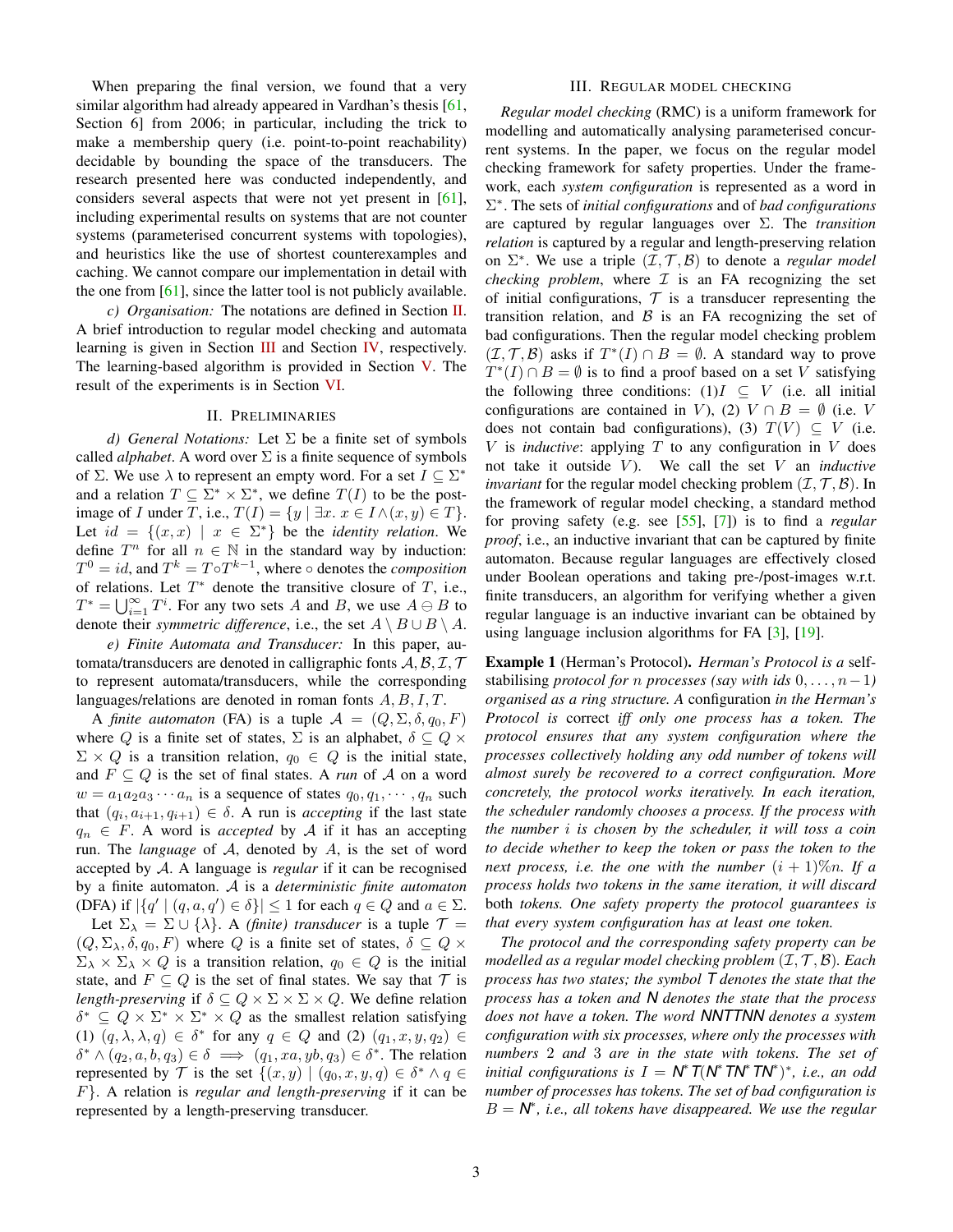*language*  $E = ((T, T) + (N, N))$  *to denote the relation that a process is idle. The transition relation* T *can be specified as a union of the following regular expressions: (1)* E<sup>∗</sup> *[Idle], (2)*  $E^*(T, N)(T, N)E^* + (T, N)E^*(T, N)$  [Discard both tokens], *and* (3)  $E^*(T, N)(N, T)E^* + (N, T)E^*(T, N)$  [Pass the token].

## IV. AUTOMATA LEARNING

<span id="page-3-0"></span>Suppose R is a regular *target* language whose definition is not directly accessible. *Automata learning* algorithms [\[8\]](#page-6-15), [\[58\]](#page-7-13), [\[44\]](#page-7-14), [\[17\]](#page-6-19) automatically infer a FA  $\cal A$  recognising  $\cal R$ . The setting of an online learning algorithm assumes a *teacher* who has access to  $R$  and can answer the following two queries: (1) Membership query  $Mem(w)$ : is the word w a member of R, i.e.,  $w \in R$ ? (2) Equivalence query  $Equ(\mathcal{A})$ : is the language of FA A equal to R, i.e.,  $A = R$ ? If not, it returns a counterexample  $w \in A \ominus R$ . The learning algorithm will then construct a FA A such that  $A = R$  by interacting with the teacher. Such an algorithm works iteratively: In each iteration, it performs membership queries to get from the teacher information about  $R$ . Using the results of the queries, it proceeds by constructing a candidate automaton  $A_h$  and makes an equivalence query  $Equ(\mathcal{A}_h)$ . If  $A_h = R$ , the algorithm terminates with  $A_h$  as the resulting FA. Otherwise, the teacher returns a word w distinguishing  $A_h$  from R. The learning algorithm uses  $w$  to refine the candidate automaton of the next iteration. In the last decade, automata learning algorithms have been frequently applied to solve formal verification and synthesis problems, c.f., [\[27\]](#page-7-25), [\[24\]](#page-7-26), [\[38\]](#page-7-10), [\[37\]](#page-7-17), [\[26\]](#page-7-18), [\[31\]](#page-7-27).

More concretely, below we explain the details of the automata learning algorithm proposed by Rivest and Schapire [\[58\]](#page-7-13) (RS), which is an improved version of the classic  $L^*$  learning algorithm by Angluin [\[8\]](#page-6-15). The foundation of the learning algorithm is the Myhill-Nerode theorem, from which one can infer that the states of the minimal DFA recognizing R are isomorphic to the set of equivalence classes defined by the following relations:  $x \equiv_R y$  iff  $\forall z \in \Sigma^* : xz \in R \leftrightarrow yz \in R$ . Informally, two strings  $x$  and  $y$  belong to the same state of the minimal DFA recognising  $R$  iff they cannot be distinguished by any suffix  $z$ . In other words, if one can find a suffix  $z'$ such that  $xz' \in R$  and  $yz' \notin R$  or vice versa, then x and y belong to different states of the minimal DFA.

The algorithm uses a data structure called *observation table*  $(S, E, T)$  to find the equivalence classes correspond to  $\equiv_R$ , where  $S$  is a set of strings denoting the set of identified states,  $E$  is the set of suffixes to distinguish if two strings belong to the same state of the minimal DFA, and  $T$  is a mapping from  $(S \cup (S \cdot \Sigma)) \cdot E$  to  $\{\top, \bot\}$ . The value of  $T(w) = \top$  iff  $w \in R$ . We use  $row_E(x) = row_E(y)$  as a shorthand for  $\forall z \in E : T(xz) = T(yz)$ . That is, the strings x and y cannot be identified as two different states using only strings in the set E as the suffixes. Observe that  $x \equiv_R y$ implies  $row_E(x) = row_E(y)$  for all  $E \subseteq \Sigma^*$ . We say that an observation table is *closed* iff  $\forall x \in S, a \in \Sigma : \exists y \in S$ :  $row_E(xa) = row_E(y)$ . Informally, with a closed table, every state can find its successors wrt. all symbols in  $\Sigma$ . Initially,  $S = E = {\lambda}$ , and  $T(w) = Mem(w)$  for all  $w \in {\lambda} \cup \Sigma$ .

Algorithm 1: The improved  $L^*$  algorithm by Rivest and Schapire

**Input:** A teacher answers  $Mem(w)$  and  $Equ(A)$  about a target regular language  $R$  and the initial observation table  $(S, E, T)$ .

#### 1 repeat

- 2 while  $(S, E, T)$  *is not closed* do
- 3 Find a pair  $(x, a) \in S \times \Sigma$  such that  $\forall y \in S : row_E(xa) \neq row_E(y)$ . Extend S to  $S \cup \{xa\}$  and update T using membership queries accordingly;
- 4 Build a candidate DFA  $A_h = (S, \Sigma, \delta, \lambda, F)$ , where  $\delta = \{ (s, a, s') \mid s, s' \in S \land row_E(sa) = row_E(s) \},\$ the empty string  $\lambda$  is the initial state, and  $F = \{ s \mid T(s) = \top \land s \in S \};$ 5 **if**  $Equ(\mathcal{A}_h) = (false, w)$ , where  $w \in A \ominus R$  then
	- Analyse  $w$  and add a suffix of  $w$  to  $E$ ;
- 6 until  $Equ(\mathcal{A}_h)$  = true;
- <span id="page-3-1"></span>7 return  $A_h$  is the minimal DFA for R;

The details of of the improved  $L^*$  algorithm by Rivest and Schapire can be found in Algorithm [1.](#page-3-1) Observe that, in the algorithm, two strings x, y with  $x \equiv_R y$  will never be simultaneously contained in the set S. When the equivalence query  $Equ(\mathcal{A})$  returns false together with a counterexample  $w \in A \ominus R$ , the algorithm will perform a binary search over w using membership queries to find a suffix  $e$  of  $w$  and extend E to  $E \cup \{e\}$ . The suffix e has the property that  $\exists x, y \in S, a \in$  $\Sigma: row_E(xa) = row_E(y) \wedge row_{E \cup \{e\}}(xa) \neq row_{E \cup \{e\}}(y),$ that is, add  $e$  to  $E$  will identify at least one more state. The existence of such a suffix is guaranteed. We refer the readers to [\[58\]](#page-7-13) for the proof.

<span id="page-3-2"></span>Proposition 1. *[\[58\]](#page-7-13) Algorithm [1](#page-3-1) will find the minimal DFA* R *for* R *using at most n equivalence queries and*  $n(n+n|\Sigma|)$  + n log m *membership queries, where* n *is the number of state of* R *and* m *is the length of the longest counterexample returned from the teacher.*

Because each equivalence query with a false answer will increase the size (number of states) of the candidate DFA by at least one and the size of the candidate DFA is bounded by  $n$  according to the Myhill-Nerode theorem, the learning algorithm uses at most  $n$  equivalence queries. The number of membership queries required to fill in the entire observation table is bounded by  $n(n + n|\Sigma|)$ . Since a binary search is used to analyse the counterexample and the number of counterexample from the teacher is bounded by  $n$ , the number of membership queries required is bounded by  $n \log m$ .

We would like to introduce the other two important variants of the  $L^*$  learning algorithm. The algorithm proposed by Kearns and Vazirani [\[44\]](#page-7-14) (KV) uses a *classification tree* data structure to replace the observation table data structure of the classic  $L^*$  algorithm. The algorithm of Kearns and Vazirani has a similar query complexity to the one of Rivest and Schapire [\[58\]](#page-7-13); it uses at most  $n$  equivalence queries and  $n^2(n|\Sigma| + m)$  membership queries. However, the worst case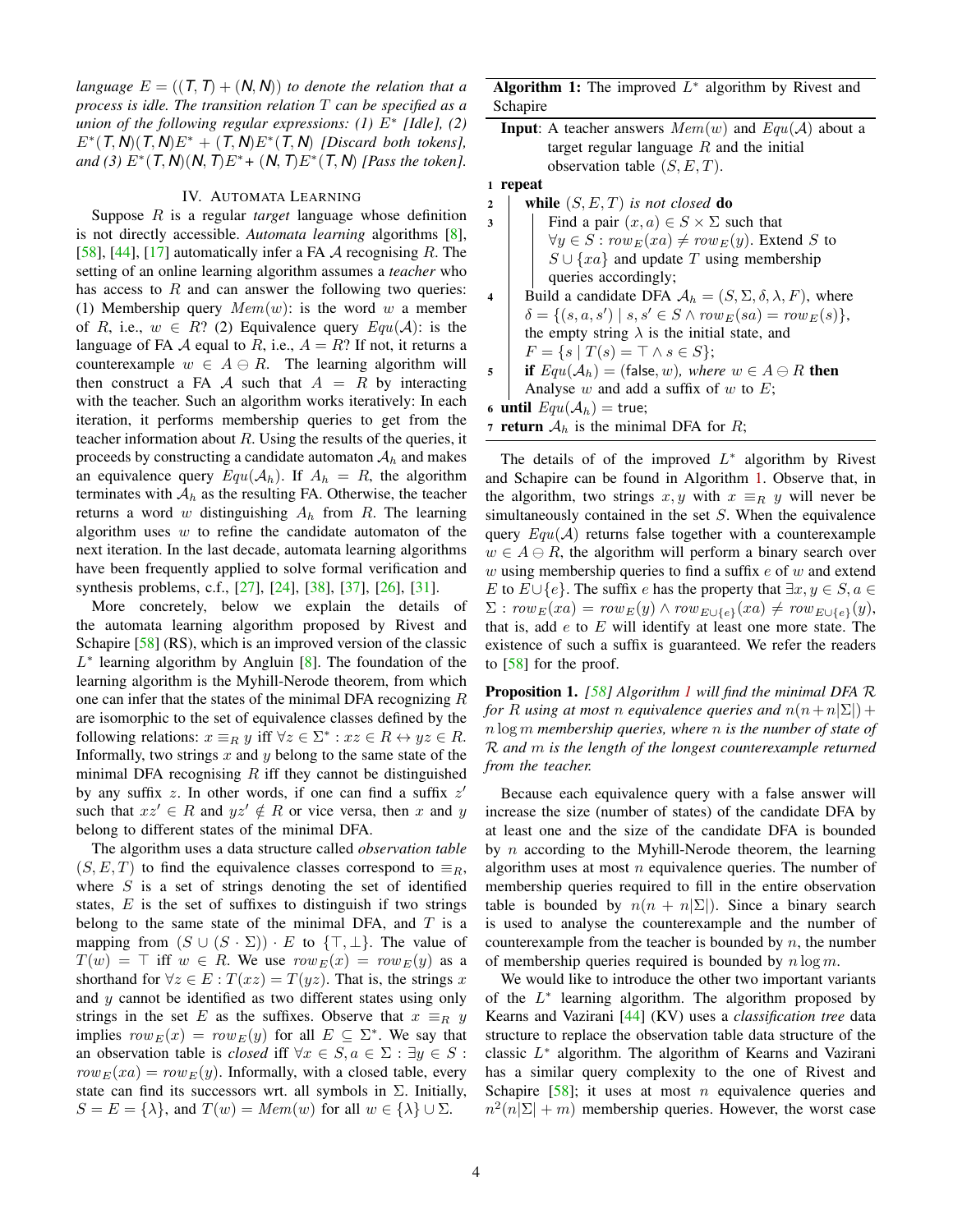

<span id="page-4-1"></span>Fig. 1. Overview: using automata learning to solve the regular model checking problem  $(\mathcal{I}, \mathcal{T}, \mathcal{B})$ . Recall that we use calligraphy font for automata/transducers and roman font for the corresponding languages/relations.

bound of the number of membership queries is very loose. It assumes the structure of the classification tree is linear, i.e., each node has at most one child, which happens very rarely in practice. In our experience, the algorithm of Kearns and Vazirani usually requires a few more equivalence queries, with a significant lower number of membership queries comparing to Rivest and Schapire when applied to verification problems.

The  $NL^*$  algorithm [\[17\]](#page-6-19) learns a non-deterministic finite automaton instead of a deterministic one. More concretely, it makes use of a canonical form of nondeterministic finite automaton, named *residual finite-state automaton (RFSA)* to express the target regular language. In some examples, RFSA can be exponentially more succinct than DFA recognising the same languages. In the worst case, the  $NL^*$  algorithm uses  $O(n^2)$  equivalence queries and  $O(m|\Sigma|n^3)$  membership queries to infer a canonical RFSA of the target language.

### V. ALGORITHM

<span id="page-4-0"></span>We apply automata learning algorithms, including Angluin's L ∗ and its variants, to solve the regular model checking problem  $(\mathcal{I}, \mathcal{T}, \mathcal{B})$ . Those learning algorithms require a teacher answering both equivalence and membership queries. Our strategy is to design a "strict teacher" targeting the minimal inductive invariant  $T^*(I)$ . For a membership query on a word w, the teacher checks if  $w \in T^*(I)$ , which is decidable under the assumption that  $T$  is length-preserving. For an equivalence query on a candidate FA  $A_h$ , the teacher analyses if  $A_h$  can be used as an inductive invariant in a proof of the problem  $(\mathcal{I}, \mathcal{T}, \mathcal{B})$ . It performs one of the following actions depending on the result of the analysis (Fig. [1\)](#page-4-1):

- Determine that  $A_h$  does not represent an inductive invariant, and return false together with an explanation  $w \in \Sigma^*$ to the learner.
- Conclude that  $(\mathcal{I}, \mathcal{T}, \mathcal{B})$  = true, and terminate the learning process with an inductive invariant  $A_h$  as the proof.
- Conclude that  $(\mathcal{I}, \mathcal{T}, \mathcal{B})$  = false, and terminate the learning with a word  $w \in T^*(I) \cap B$  as an evidence.

Similar to the typical regular model checking approach, our learning-based technique tries to find a "regular proof", which amounts to finding an inductive invariant in the form of a regular language. Our approach is incomplete in general since it could happen that there only non-regular inductive invariants exist. Pathological cases where only non-regular inductive invariant exist do not, however, seem to occur frequently in practice, c.f., [\[21\]](#page-6-11), [\[38\]](#page-7-10), [\[20\]](#page-6-12), [\[22\]](#page-6-8), [\[60\]](#page-7-28), [\[57\]](#page-7-7), [\[50\]](#page-7-29).

Answering a membership query on a word  $w$ , i.e., checking whether  $w \in T^*(I)$ , is the easy part: since  $\mathcal T$  is lengthpreserving, we can construct an FA recognising  $Post^{|w|} =$  $\{w' \mid |w'| = |w| \wedge w' \in T^*(I)\}\$  and then check if  $w \in Post^{|w|}$ . In practice,  $Post^{|w|}$  can be efficiently computed and represented using BDDs and symbolic model checking.

For an equivalence query on a candidate FA  $A<sub>h</sub>$ , we need to check if  $A_h$  can be used as an inductive invariant for the regular model checking problem  $(\mathcal{I}, \mathcal{T}, \mathcal{B})$ . More concretely, we check the three conditions (1)  $I \subseteq A_h$ , (2)  $A_h \cap B = \emptyset$ , and (3)  $T(A_h) \subseteq A_h$  using Algorithm [2.](#page-4-2)

Algorithm 2: Answer equivalence query on candidate FA

**Input:** An FA  $A_h$  and an RMC problem  $(\mathcal{I}, \mathcal{T}, \mathcal{B})$ 

1 if  $I \nsubseteq A_h$  then

- 2 | Find a word  $w \in \mathcal{I} \setminus A_h$ ;
- $3$  return (false, w) to the learner;
- 4 else if  $A_h \cap B \neq \emptyset$  then
- 5 Find a word  $w \in A_h \cap B$ ;
- 6 if  $w \in T^*(I)$  then Output { $cex = w$ ,  $(\mathcal{I}, \mathcal{T}, \mathcal{B}) = \text{false}$  and halt;
- $7$  else return (false, w) to the learner;
- 8 else if  $T(A_h) \nsubseteq A_h$  then
- 9 | Find a pair of words  $(w, w') \in T$  such that  $w \in A_h$ but  $w' \notin A_h$ ;
- 10 if  $w \in T^*(I)$  then return (false, w') to the learner;

11 **else return** (false, w) to the learner;

12 else Output { $inv = A_h$ ,  $(\mathcal{I}, \mathcal{T}, \mathcal{B})$  = true} and halt;

<span id="page-4-2"></span>If the condition (1) is violated, i.e.,  $I \nsubseteq A_h$ , there is a word  $w \in I \setminus A_h$ . Since  $I \subseteq T^*(I)$ , the teacher can infer that  $w \in$  $T^*(I) \setminus A_h$  and return w as a *positive* counterexample to the learner. A counterexample is positive if it represents a word in the target language that was missing in the candidate language. The definition negative counterexamples is symmetric.

If the condition (2) is violated, i.e.,  $A_h \cap B \neq \emptyset$ , there is a word  $w \in A_h \cap B$ . The teacher checks if  $w \in T^*(I)$ by constructing  $Post^{|w|}$  and checking if  $w \in Post^{|w|}$ . If  $w \notin T^*(I)$ , the teacher obtains that  $w \in A_h \setminus T^*(I)$  and returns false together with  $w$  as a negative counterexample to the learner. Otherwise, the teacher infers that  $w \in T^*(I) \cap B$ and outputs  $(\mathcal{I}, \mathcal{T}, \mathcal{B})$  = false with the word w as an evidence.

The case that the condition (3) is violated, i.e.,  $T(A_h) \nsubseteq$  $A_h$ , is more involved. There exists a pair of words  $(w, w') \in T$ such that  $w \in A_h \wedge w' \notin A_h$ . The teacher will check if  $w \in T^*(I)$ . If it is, then the teacher knows that  $w' \in T^*(I) \wedge$  $w' \notin A_h$  and hence returns false together with  $w'$  as a positive counterexample to the learner. If  $w \notin T^*(I)$ , then the teacher knows that  $w \notin T^*(I) \wedge w \in A_h$  and hence returns false together with  $w$  as a negative counterexample to the learner.

If all conditions hold, the "strict teacher" shows its generosity  $(A_h$  might not equal to  $T^*(I)$ , but it will still pass) and concludes that  $(\mathcal{I}, \mathcal{T}, \mathcal{B})$  = true with a proof using  $\mathcal{A}_h$  as the inductive invariant.

Theorem 1 (Correctness). *If the algorithm from Fig. [1](#page-4-1) terminates, it gives correct answer to the RMC problem*  $(\mathcal{I}, \mathcal{T}, \mathcal{B})$ *.*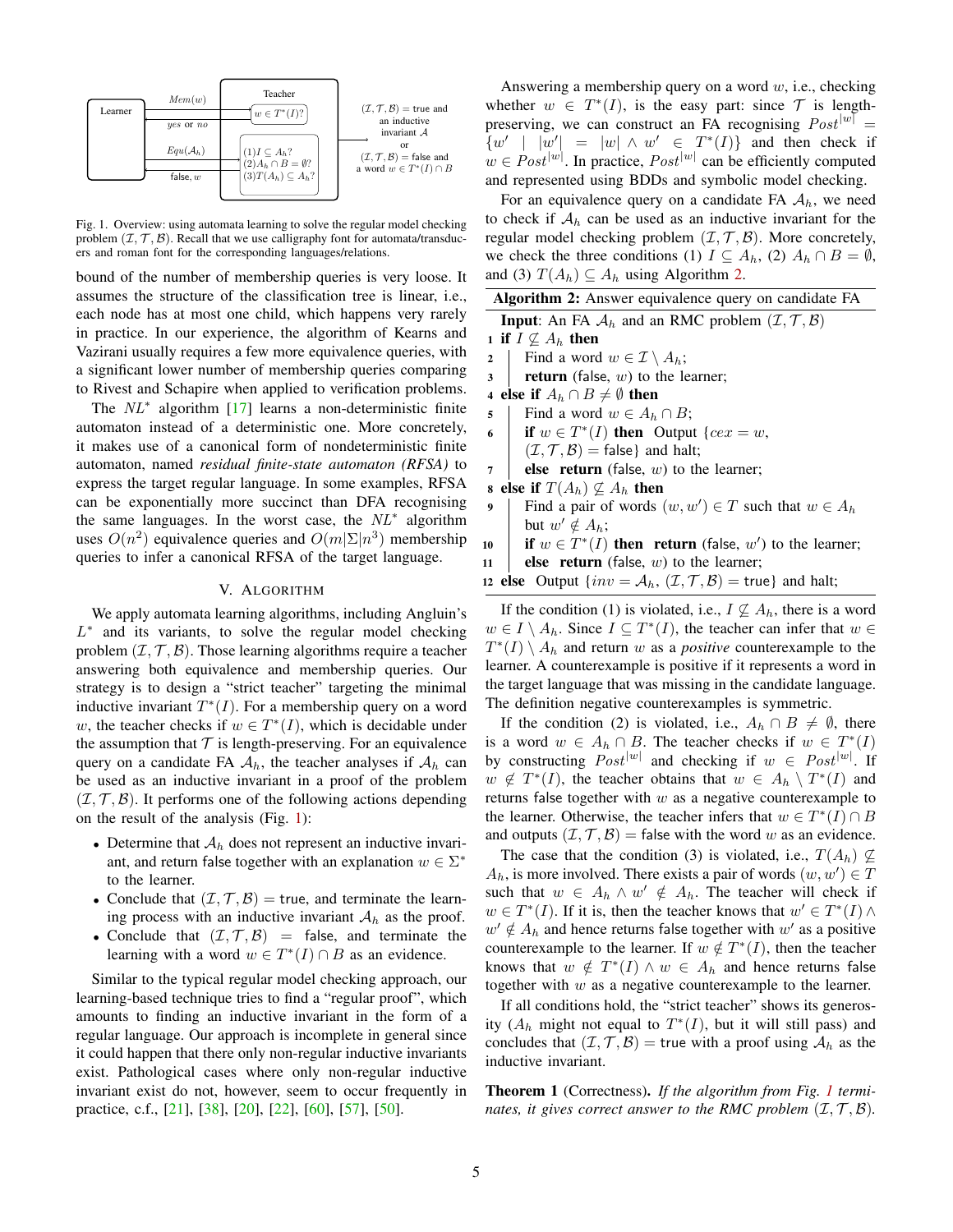To see this, observe that the algorithm provides an inductive invariant when it concludes  $(\mathcal{I}, \mathcal{T}, \mathcal{B})$  = true and a word in  $T^*(I) \cap B$  when it concludes  $(\mathcal{I}, \mathcal{T}, \mathcal{B}) = \text{false}$ . In addition, if one of the  $L^*$  learning algorithms<sup>[1](#page-5-1)</sup> from Section [IV](#page-3-0) is used, we can obtain an additional result about termination:

<span id="page-5-3"></span>**Theorem 2** (Termination). When  $T^*(I)$  is regular, the algo*rithm from Fig. [1](#page-4-1) is guaranteed to terminate in at most* k *iterations, where*  $k$  *is the size of the minimal DFA of*  $T^*(I)$ *.* 

*Proof.* Observe that in the algorithm, the counterexample obtained by the learner in each iteration locates in the symmetric difference of the candidate language and  $T^*(I)$ . Hence, when  $T^*(I)$  can be recognized by a DFA of k states, the algorithm will not execute more than k iterations by Proposition [1.](#page-3-2)  $\Box$ 

Two remarks are in order. Firstly, the set  $T^*(I)$  tends to be regular in practice, e.g., see [\[21\]](#page-6-11), [\[38\]](#page-7-10), [\[20\]](#page-6-12), [\[22\]](#page-6-8), [\[60\]](#page-7-28), [\[57\]](#page-7-7), [\[10\]](#page-6-20), [\[11\]](#page-6-13), [\[50\]](#page-7-29), [\[49\]](#page-7-30). In fact, it is known that  $T^*(I)$  is regular for many subclasses of infinite-state systems that can be modelled in regular model checking [\[60\]](#page-7-28), [\[50\]](#page-7-29), [\[40\]](#page-7-31), [\[11\]](#page-6-13), [\[49\]](#page-7-30) including pushdown systems, reversal-bounded counter systems, two-dimensional VASS (Vector Addition Systems with States), and other subclasses of counter systems. Secondly, even in the case when  $T^*(I)$  is not regular, termination may still happen due to the "generosity" of the teacher, which will accept any inductive invariant as an answer.

*Considerations on Implementation:* The implementation of the learning-based algorithm is very simple. Since it is based on standard automata learning algorithms and uses only basic automata/transducer operations, one can find existing libraries for them. The implementation only need to take care of how to answer queries. The core of our implementation has only around 150 lines of code (excluding the parser of the input models). We provide a few suggestions to make the implementation more efficient. First, each time when an FA recognising  $Post^k$  is produced, we store the pair  $(k, Post^k)$  in a cache. It can be reused when a query on any word of length k is posed. We can also check if  $Post<sup>k</sup> \cap B = \emptyset$ . The algorithm can immediately terminate and return  $(\mathcal{I}, \mathcal{T}, \mathcal{B}) =$  false if  $Post^{k} \cap B \neq \emptyset$ . Second, for each language inclusion test, if the inclusion does not hold, we suggest to return the shortest counterexample. This heuristic helped to shorten the average length of strings sent for membership queries and hence reduced the cost of answering them. Recall that the algorithm needs to build the FA of  $Post<sup>k</sup>$  to answer membership queries. The shorter the average length of query strings is, the fewer instances of  $Post<sup>k</sup>$  have to be built.

### VI. EVALUATION

<span id="page-5-0"></span>To evaluate our techniques, we have developed a prototype<sup>[2](#page-5-2)</sup> in Java and used the libalf library [\[18\]](#page-6-21) as the default inference engine. We used our prototype to check safety properties for a range of parameterised systems, including cache coherence protocols (German's Protocol), self-stabilising protocols (Israeli-Jalfon's Protocol and Herman's Protocol), synchronisation protocols (Lehmann-Rabin's Dining Philosopher Protocol), secure multi-party computation protocol (David Chaums' Dining Cryptographers Protocol), and mutual exclusion protocols (Szymanski's Protocol, Burn's Protocol, Dijkstra's Protocol, Lamport's Bakery Algorithm, and Resource-Allocator Protocol). Most of the examples we consider are standard benchmarks in the literature of regular model checking (c.f. [\[4\]](#page-6-9), [\[5\]](#page-6-10), [\[20\]](#page-6-12), [\[22\]](#page-6-8), [\[57\]](#page-7-7)). Among them, German's Protocol and Kanban are more difficult than the other examples for fully automatic verification (c.f.  $[4]$ ,  $[5]$ ,  $[43]$ ).

Based on these examples, we compare our learning method with existing techniques such as SAT-based learning [\[54\]](#page-7-8), [\[55\]](#page-7-9), [\[51\]](#page-7-21), [\[52\]](#page-7-19), extrapolating [\[16\]](#page-6-16), [\[46\]](#page-7-33), and abstract regular model checking (ARMC) [\[20\]](#page-6-12), [\[21\]](#page-6-11). The SAT-based learning approach encodes automata as Boolean formulae and exploits a SAT-solver to search for candidate automata representing inductive invariants. It uses automata-based algorithms to either verify the correctness of the candidate or obtain a counterexample that can be further encoded as a Boolean constraint. T(O)RMC [\[16\]](#page-6-16), [\[46\]](#page-7-33) extrapolates the limit of the reachable configurations represented by an infinite sequence of automata. The extrapolation is computed by first identifying the increment between successive automata, and then overapproximating the repetition of the increment by adding loops to the automata. ARMC is an efficient technique that integrates abstraction refinement into the fixed-point computation. It begins with an existential abstraction obtained by merging states in the automata/transducers. Each time a spurious counterexample is found, the abstraction can be refined by splitting some of the merged states. ARMC is among the most efficient algorithms for regular model checking [\[38\]](#page-7-10).

The comparison of those algorithms are reported in Table [I,](#page-6-22) running on a MinGW64 system with 3GHz Intel i7 processor, 2GB memory limit, and 60-second timeout. The experiments show that the learning method is quite efficient: the results of our prototype are comparable with those of the ARMC algorithm $3$  on all examples but Kanban, for which the minimal inductive invariant, if it is regular, has at least 400 states. On the other hand, our algorithm is significantly faster than ARMC in two cases, namely German's Protocol and Dining Cryptographers. ARMC comes with a bundle of options and heuristics, but not all of them work for our benchmarks. We have tested all the heuristics available from the tool and adopted the ones<sup>[4](#page-5-5)</sup> that had the best performance in our experiments. The performance of SAT-based learning is comparable to the previous two approaches whenever inductive invariants representable by automata with few states exist. However, as its runtime grows exponentially with the sizes of candidate automata, the SAT-based algorithm fails to solve four examples that do not have small regular inductive invariants. T(O)RMC seems to suffer from similar problems as it timeouts on all

<span id="page-5-1"></span><sup>&</sup>lt;sup>1</sup>If  $NL^*$  is used, the bound in Theorem [2](#page-5-3) will increase to  $O(k^2)$ .

<span id="page-5-2"></span><sup>2</sup>Available at [https://github.com/ericpony/safety-prover.](https://github.com/ericpony/safety-prover)

<span id="page-5-5"></span><span id="page-5-4"></span><sup>&</sup>lt;sup>3</sup>Available at [http://www.fit.vutbr.cz/research/groups/verifit/tools/hades.](http://www.fit.vutbr.cz/research/groups/verifit/tools/hades)

<sup>&</sup>lt;sup>4</sup>The heuristics are structure preserving, backward computation, and backward collapsing with all states being predicates. See [\[21\]](#page-6-11) for explanations.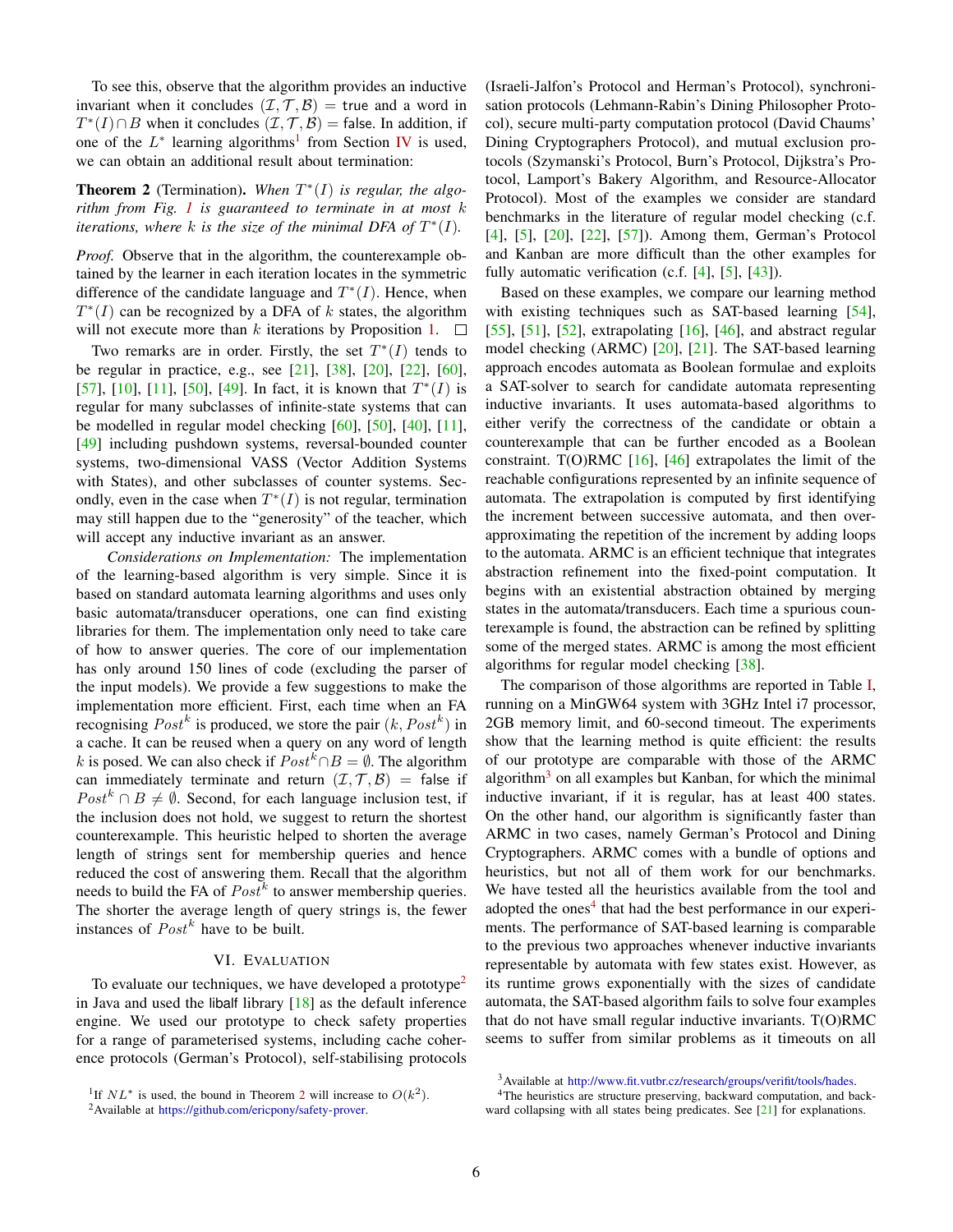|                                           | RS          |                |              | <b>SAT</b>      |         |                  | T(O)RMC |      |                          | <b>ARMC</b>              |      |                          |                          |      |                          |                          |                 |
|-------------------------------------------|-------------|----------------|--------------|-----------------|---------|------------------|---------|------|--------------------------|--------------------------|------|--------------------------|--------------------------|------|--------------------------|--------------------------|-----------------|
| Name                                      | $#_{label}$ | Sinit          | Tinit        | <b>Strans</b>   | I trans | S <sub>bad</sub> | bad     | Time | $S_{inv}$                | Tinv                     | Time | $S_{inv}$                | Tinv                     | Time | $S_{inv}$                | Tinv                     | Time            |
| Bakery [32]                               |             | 3              |              |                 | 19      |                  | q       | 0.0s | 6                        | 18                       | 0.5s | $\overline{c}$           |                          | 0.0s | <sub>t</sub>             | 11                       | 0.0s            |
| Burns $[4]$                               | 12          | 3              | $\sim$       | 10              | 125     | $\sim$<br>-1     | 36      | 0.2s | 8                        | 96                       | 1.1s | 2                        | 10                       | 0.1s |                          | 38                       | 0.0s            |
| Szymanski [59]                            |             | 9              | 9            | 118             | 412     | 13               | 40      | 0.3s | 43                       | 473                      | 1.6s | 2                        | 21                       | 2.0s | 51                       | 102                      | 0.1s            |
| German [36]                               | 581         | 3              |              | 17              | 9.5k    |                  | 2112    | 4.8s | 14                       | 8134                     | t.o. | $\overline{\phantom{m}}$ | $\overline{\phantom{0}}$ | t.o. | -                        | $\qquad \qquad$          | 10 <sub>s</sub> |
| Dijkstra [4]                              | 42          |                |              | 13              | 827     | 3                | 126     | 0.1s | 9                        | 378                      | 1.7s | 2                        | 24                       | 6.1s | 8                        | 83                       | 0.3s            |
| Dijkstra, ring $[28]$ , $[33]$            | 12          | 3              |              | $1\overline{3}$ | 199     | 3                | 36      | 1.4s | 22                       | 264                      | 0.9s | 2                        | 14                       | t.o. | $\overline{\phantom{0}}$ | $\overline{\phantom{0}}$ | 0.1s            |
| $Dining$ Crypto. $[25]$                   | 14          | 10             | 30           | 17              | 70      | 12               | 70      | 0.1s | 32                       | 448                      | t.o. | $\qquad \qquad =$        | $\overline{\phantom{m}}$ | t.o. | $\overline{\phantom{0}}$ | -                        | 7.2s            |
| Coffee Can [52]                           | 6           | 8              | 18           | 13              | 34      |                  | 8       | 0.0s | 3                        | 18                       | 0.2s | 2                        |                          | 0.1s | 6                        | 13                       | 0.0s            |
| Herman, linear [39]                       | 2           | $\overline{2}$ |              | $\overline{4}$  | 10      |                  |         | 0.0s | 2                        | 4                        | 0.2s | 2                        | 4                        | 0.0s |                          | 4                        | 0.0s            |
| Herman, ring [39]                         | 2           |                |              | 9               | 22      |                  |         | 0.0s | 2                        | 4                        | 0.4s | 2                        | 4                        | 0.0s |                          | 4                        | 0.0s            |
| Israeli-Jalfon [41]                       | 2           | 3              | 6            | 24              | 62      |                  |         | 0.0s | 4                        | 8                        | 0.1s | $\overline{c}$           | 4                        | 0.0s |                          | 8                        | 0.0s            |
| Lehmann-Rabin [47]                        | 6           | 4              |              | 14              | 96      | $\mathcal{F}$    | 13      | 0.1s | 8                        | 48                       | 0.5s | 2                        | 11                       | 0.8s | $1\overline{9}$          | 105                      | 0.0s            |
| LR Dining $\overline{\text{Philo. [52]}}$ | 4           | 4              |              | 3               | 10      | 3                | 4       | 0.0s | 4                        | 16                       | 0.2s | 2                        | 6                        | 0.1s |                          | 18                       | 0.0s            |
| Mux Array [33]                            | 6           | 3              | $\sim$       | 4               | 31      | 3                | 18      | 0.0s |                          | 30                       | 0.4s | $\overline{c}$           |                          | 0.2s |                          | 14                       | 0.0s            |
| Res. Allocator [29]                       | 3           | 3              | $\mathbf{a}$ | $\mathbf{r}$    | 25      |                  | 9       | 0.0s | 5                        | 15                       | 0.0s |                          | 3                        | 0.0s |                          | 9                        | 0.0s            |
| Kanban [5], [43]                          | 3           | 25             | 48           | 98              | 250     | 37               | 68      | t.o. | $\overline{\phantom{0}}$ | $\overline{\phantom{0}}$ | t.o. | $\overline{\phantom{0}}$ | $\overline{\phantom{m}}$ | t.o. | $\overline{\phantom{0}}$ | $\overline{\phantom{0}}$ | 3.5s            |
| Water Jugs [64]                           |             | 5              | 6.           | $2\overline{3}$ | 132     |                  | 12      | 0.1s | 24                       | 264                      | t.o. | $\overline{\phantom{0}}$ | $\overline{\phantom{m}}$ | t.o. | -                        | $\qquad \qquad$          | 0.0s            |

TABLE I

<span id="page-6-22"></span>COMPARING THE PERFORMANCE OF DIFFERENT RMC TECHNIQUES. #LABEL STANDS FOR THE SIZE OF ALPHABET; Sx AND Tx STAND FOR THE NUMBERS OF STATES AND TRANSITIONS, RESPECTIVELY, IN THE AUTOMATA/TRANSDUCERS. RS IS THE RESULT OF OUR PROTOTYPE USING RIVEST AND SCHAPIRE'S VERSION OF  $L^*$ ; SAT, T(O)RMC, AND ARMC ARE THE RESULTS OF THE OTHER THREE TECHNIQUES.

examples that cannot be proved by the SAT-based approach.

Table [II](#page-7-43) reports the results of the learning-based algorithm geared with different automata learning algorithms implemented in libalf. As the table shows, these algorithms have similar performance on small examples; however, the algorithm of Rivest and Schapire [\[58\]](#page-7-13) and the algorithm of Kearns and Varzirani [\[44\]](#page-7-14) are significantly more efficient than the other algorithms on some large examples such as Szymanski and German. Table [II](#page-7-43) shows that Kearns and Varzirani's algorithm can often find smaller inductive invariants (fewer states) than the other  $L^*$  variants, which explains the performance difference. For  $NL^*$ , our implementation pays an additional cost to determinise the learned FA in order to answer the equivalence queries; this cost is significant when a large invariant is needed.

Recall that our approach uses a "strict but generous teacher". Namely, the target language of the teacher is  $T^*(I)$  for an RMC problem  $(\mathcal{I}, \mathcal{T}, \mathcal{B})$ . We have tried the version where a "flexible and generous teacher" is used, that is, the target language of the teacher is the complement of  $(T^{-1})^*(B)$ . The performance, however, is worse than that of our current version. This result may reflect the fact that the set  $T^*(I)$  is "more regular" (i.e., can be expressed by a DFA with fewer states) than the set  $(T^{-1})^*(B)$  in practical cases.

### VII. CONCLUSION

The encouraging experimental results suggest that the performance of the  $L^*$  algorithm for synthesising regular inductive invariants is comparable to the most sophisticated algorithm for regular model checking for proving safety. From a theoretical viewpoint, learning-based approaches (including ours and [\[54\]](#page-7-8), [\[55\]](#page-7-9), [\[38\]](#page-7-10)) have a termination guarantee when the set  $T^*(I)$  is regular, which is not guaranteed by approaches based on a fixed-point computation (e.g., the ARMC  $[21]$ ). An interesting research question is whether  $L^*$  algorithm can be effectively used for verifying other properties, e.g., liveness.

*Acknowledgements:* We thank anonymous referees for their useful comments. Rümmer was supported by the Swedish Research Council under grant 2014-5484.

#### **REFERENCES**

- <span id="page-6-7"></span>[1] P. A. Abdulla. Regular model checking. *STTT*, 14(2):109–118, 2012.
- <span id="page-6-14"></span>[2] P. A. Abdulla, M. F. Atig, Y. Chen, L. Holík, A. Rezine, P. Rümmer, and J. Stenman. String constraints for verification. In *CAV'14*, pages 150–166.
- <span id="page-6-17"></span>[3] P. A. Abdulla, Y. Chen, L. Holík, R. Mayr, and T. Vojnar. When simulation meets antichains. In *TACAS'10*, pages 158–174.
- <span id="page-6-9"></span>[4] P. A. Abdulla, G. Delzanno, N. B. Henda, and A. Rezine. Regular model checking without transducers (on efficient verification of parameterized systems). In *TACAS'07*, pages 721–736.
- <span id="page-6-10"></span>[5] P. A. Abdulla, F. Haziza, and L. Holík. All for the price of few. In *VMCAI'13*, pages 476–495.
- <span id="page-6-6"></span>[6] P. A. Abdulla, B. Jonsson, M. Nilsson, J. d'Orso, and M. Saksena. Regular model checking for LTL(MSO). *STTT*, 14(2):223–241, 2012.
- <span id="page-6-3"></span>[7] P. A. Abdulla, B. Jonsson, M. Nilsson, and M. Saksena. A survey of regular model checking. In *CONCUR'04*, pages 35–48.
- <span id="page-6-15"></span>[8] D. Angluin. Learning regular sets from queries and counterexamples. *Inf. Comput.*, 75(2):87–106, 1987.
- <span id="page-6-0"></span>[9] K. R. Apt and D. Kozen. Limits for automatic verification of finite-state concurrent systems. *IPL*, 22(6):307–309, 1986.
- <span id="page-6-20"></span>[10] S. Bardin, A. Finkel, J. Leroux, and L. Petrucci. FAST: acceleration from theory to practice. *STTT*, 10(5):401–424, 2008.
- <span id="page-6-13"></span>[11] S. Bardin, A. Finkel, J. Leroux, and P. Schnoebelen. Flat acceleration in symbolic model checking. In *ATVA'05*, pages 474–488.
- <span id="page-6-1"></span>[12] N. Bertrand and P. Fournier. Parameterized verification of many identical probabilistic timed processes. In *FSTTCS'13*, volume 24 of *LIPIcs*, pages 501–513. Schloss Dagstuhl - Leibniz-Zentrum fuer Informatik.
- <span id="page-6-2"></span>[13] R. Bloem, S. Jacobs, A. Khalimov, I. Konnov, S. Rubin, H. Veith, and J. Widder. *Decidability of Parameterized Verification*. Synthesis Lectures on Distributed Computing Theory. Morgan & Claypool Publishers, 2015.
- <span id="page-6-4"></span>[14] B. Boigelot. *Symbolic Methods for Exploring Infinite State Spaces*. PhD thesis, Université de Liège, 1999.
- <span id="page-6-5"></span>[15] B. Boigelot, A. Legay, and P. Wolper. Iterating transducers in the large (extended abstract). In *CAV'03*, pages 223–235.
- <span id="page-6-16"></span>[16] B. Boigelot, A. Legay, and P. Wolper. Omega-regular model checking. In *TACAS'04*, pages 561–575.
- <span id="page-6-19"></span>[17] B. Bollig, P. Habermehl, C. Kern, and M. Leucker. Angluin-style learning of NFA. In *IJCAI'09*, pages 1004–1009.
- <span id="page-6-21"></span>[18] B. Bollig, J.-P. Katoen, C. Kern, M. Leucker, D. Neider, and D. R. Piegdon. libalf: The automata learning framework. In *CAV'10*, pages 360–364.
- <span id="page-6-18"></span>[19] F. Bonchi and D. Pous. Checking NFA equivalence with bisimulations up to congruence. In *POPL'13*, pages 457–468.
- <span id="page-6-12"></span>[20] A. Bouajjani, P. Habermehl, A. Rogalewicz, and T. Vojnar. Abstract regular tree model checking. *ENTCS*, 149(1):37–48, 2006.
- <span id="page-6-11"></span>[21] A. Bouajjani, P. Habermehl, and T. Vojnar. Abstract regular model checking. In *CAV'04*, pages 372–386.
- <span id="page-6-8"></span>[22] A. Bouajjani, B. Jonsson, M. Nilsson, and T. Touili. Regular model checking. In *CAV'00*, pages 403–418.